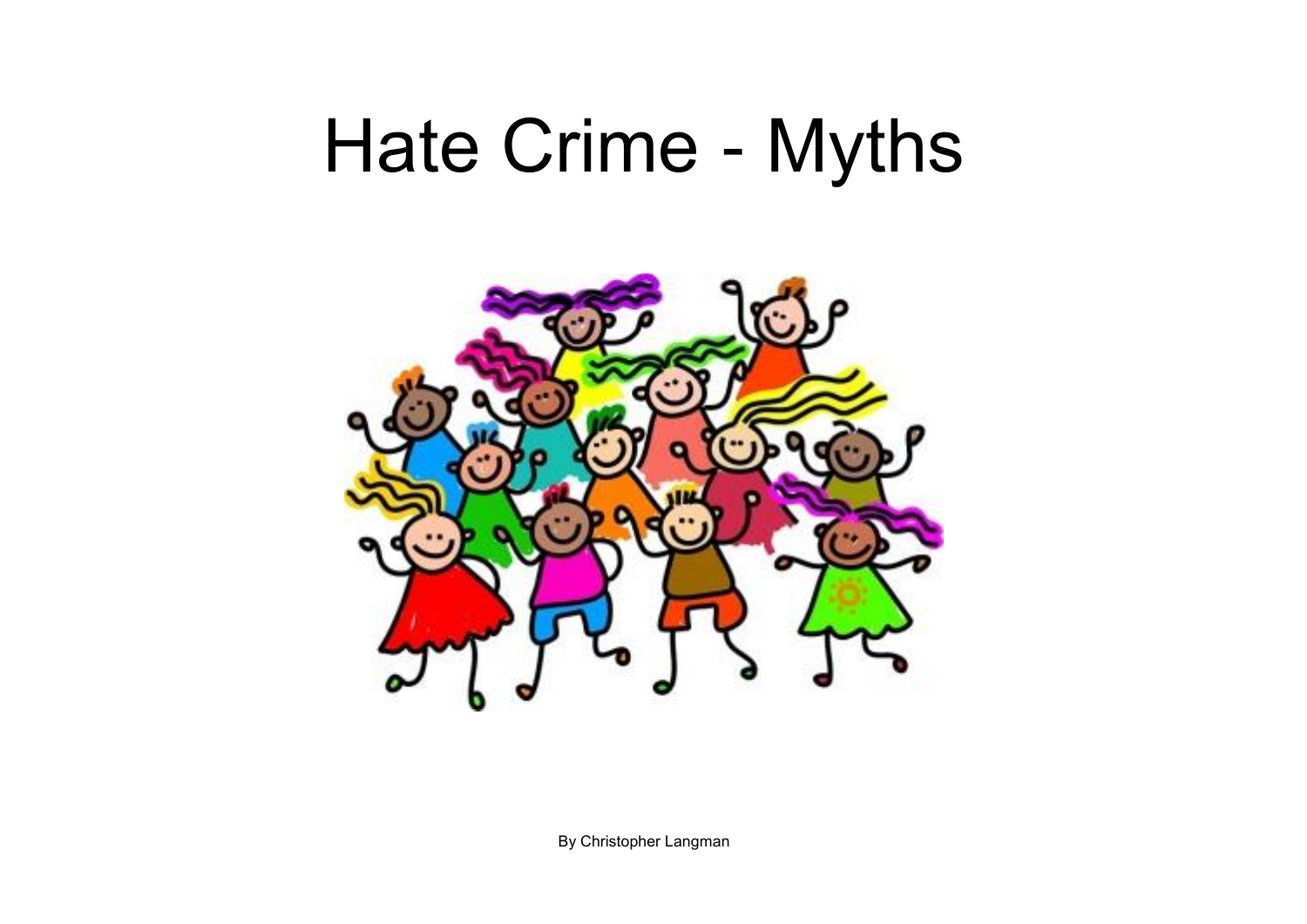"Myths" are things that people believe or think are true, but that may not be correct

|  | Myth                                                                | <b>Police Response</b>                                                                                                   |
|--|---------------------------------------------------------------------|--------------------------------------------------------------------------------------------------------------------------|
|  | The attacks happen too often<br>to report                           | Report it.<br>Every report will be<br>investigated.<br>Help the Police collect<br>evidence and build a criminal<br>case. |
|  | I did not think the Police<br>could do anything                     |                                                                                                                          |
|  | I did not think the Police<br>would be interested                   |                                                                                                                          |
|  | They are abusive to other<br>people, someone else will<br>report it |                                                                                                                          |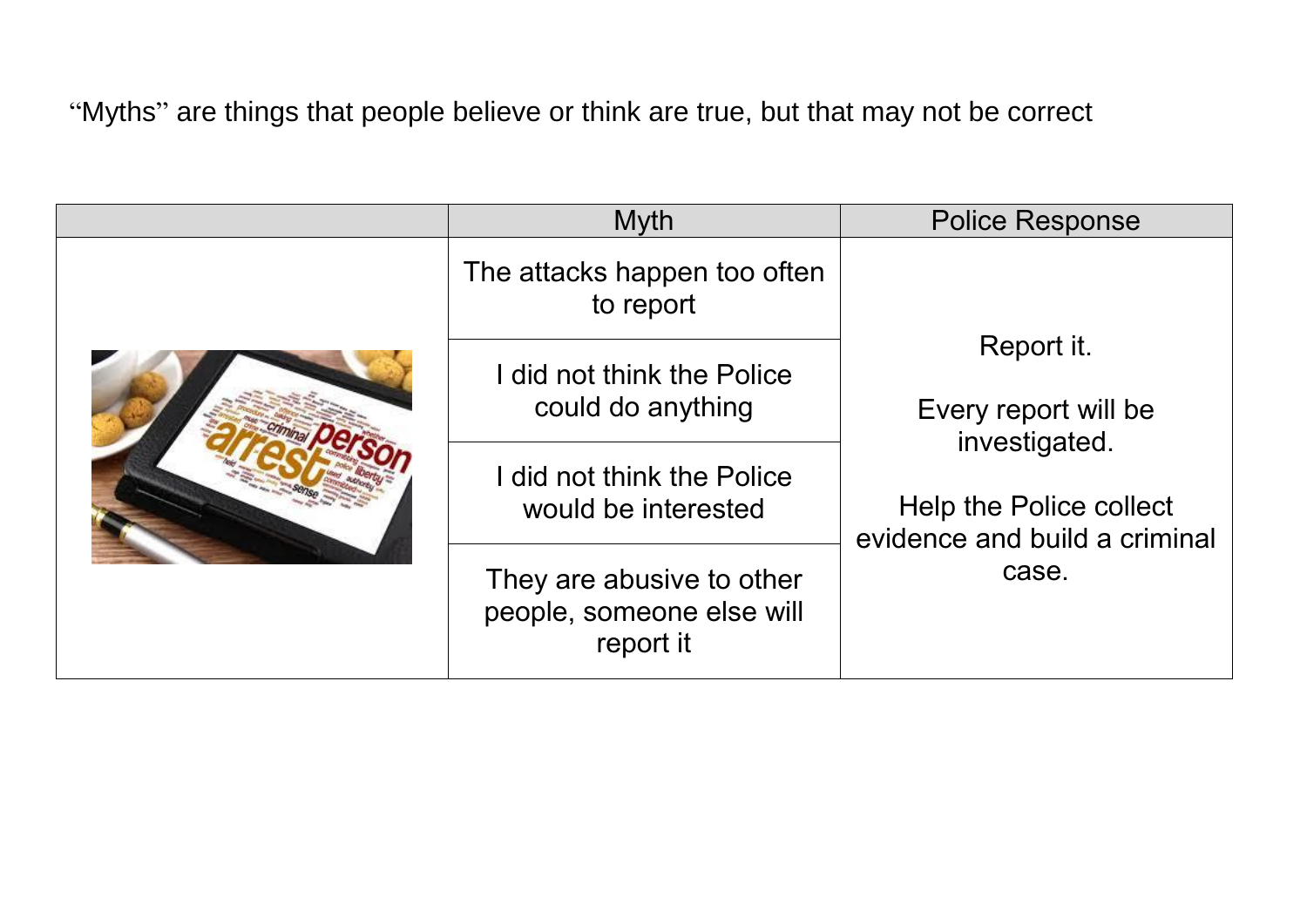|  | <b>Myth</b>                                                  | <b>Police Response</b>                                                    |
|--|--------------------------------------------------------------|---------------------------------------------------------------------------|
|  | They were only calling me<br>names                           | Report it.                                                                |
|  | I did not think the incident<br>was serious enough to report | Their behaviour may be about<br>to get worse, more harmful or<br>hurtful. |
|  | They do it all the time. I just<br>have to put up with it    | The Police may be able to<br>help avoid further incidents or<br>crimes.   |
|  | If I tell the Police then things<br>will get worse           | You should not have to put up<br>with Hate Crime.                         |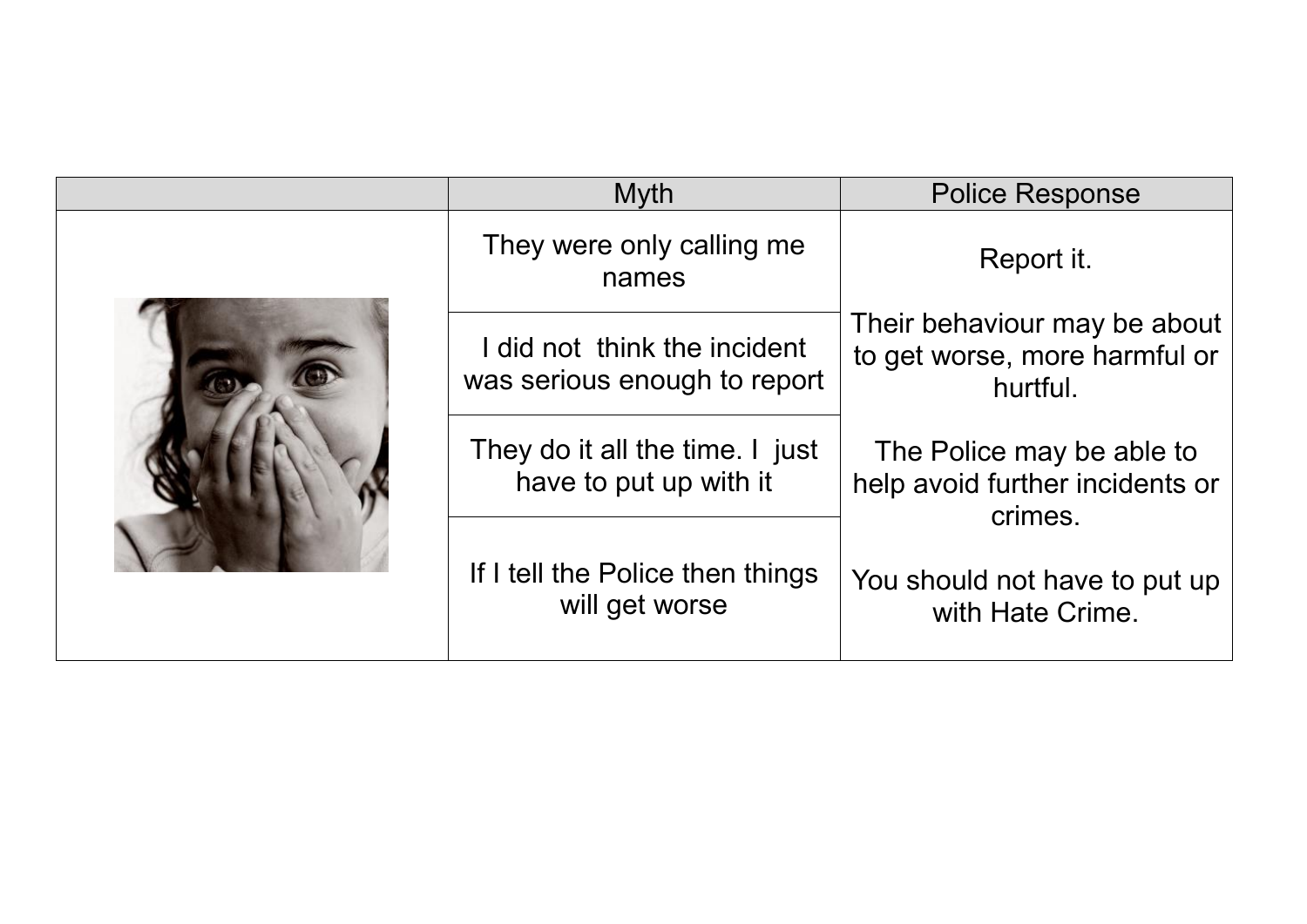|            | <b>Myth</b>                                                                            | <b>Police Response</b>                                                                                                                                                  |
|------------|----------------------------------------------------------------------------------------|-------------------------------------------------------------------------------------------------------------------------------------------------------------------------|
|            | did not realise it was a crime                                                         | Report it.<br>Whether it is a Hate Crime or<br>Incident, if you tell the Police<br>then they can help stop it.                                                          |
| ite family | If I report it to the Police,<br>people will find out personal<br>information about me | Report it.<br>The Police do not publish<br>personal information.<br>The Police will talk to you<br>about when information could<br>be shared by other<br>organisations. |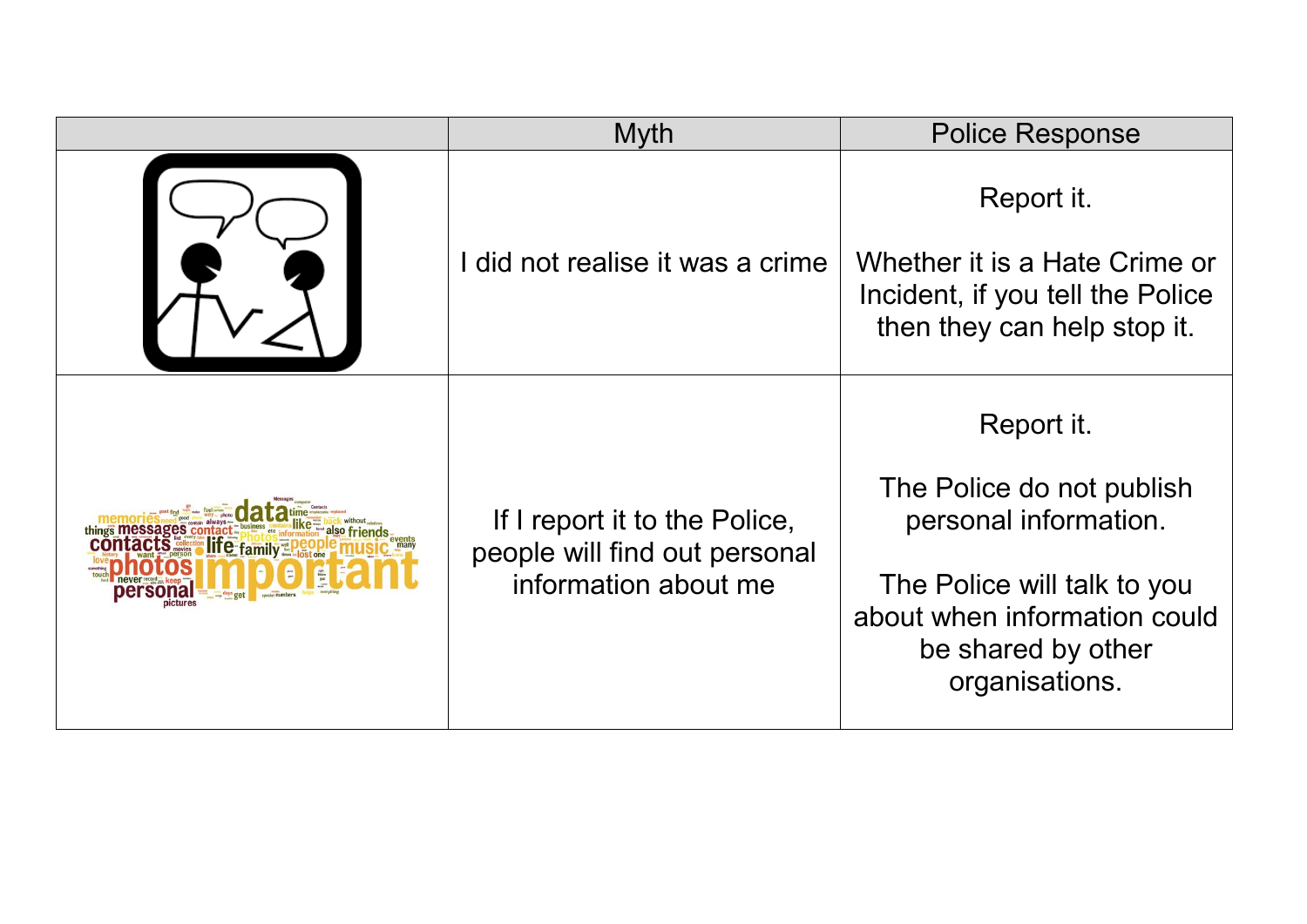|  | <b>Myth</b>                                             | <b>Police Response</b>                                                                                                                                 |
|--|---------------------------------------------------------|--------------------------------------------------------------------------------------------------------------------------------------------------------|
|  | I am not very good at English<br>so I cannot report it. | Report it.                                                                                                                                             |
|  |                                                         | The Police will try to help you<br>understand everything.                                                                                              |
|  |                                                         | They may give you<br>information in writing, in an<br>Easy Read format or use a<br>translator / interpreter to help.                                   |
|  |                                                         | Report it.                                                                                                                                             |
|  |                                                         | Not all situations need you to<br>go to court but reporting will<br>help the Police.                                                                   |
|  | I will have to go to court                              | If you do need to go to court,<br>the Police and CPS (Crown<br>Prosecution Service) can talk<br>to you about "Special"<br>Measures" to help you during |
|  |                                                         | the court process.                                                                                                                                     |